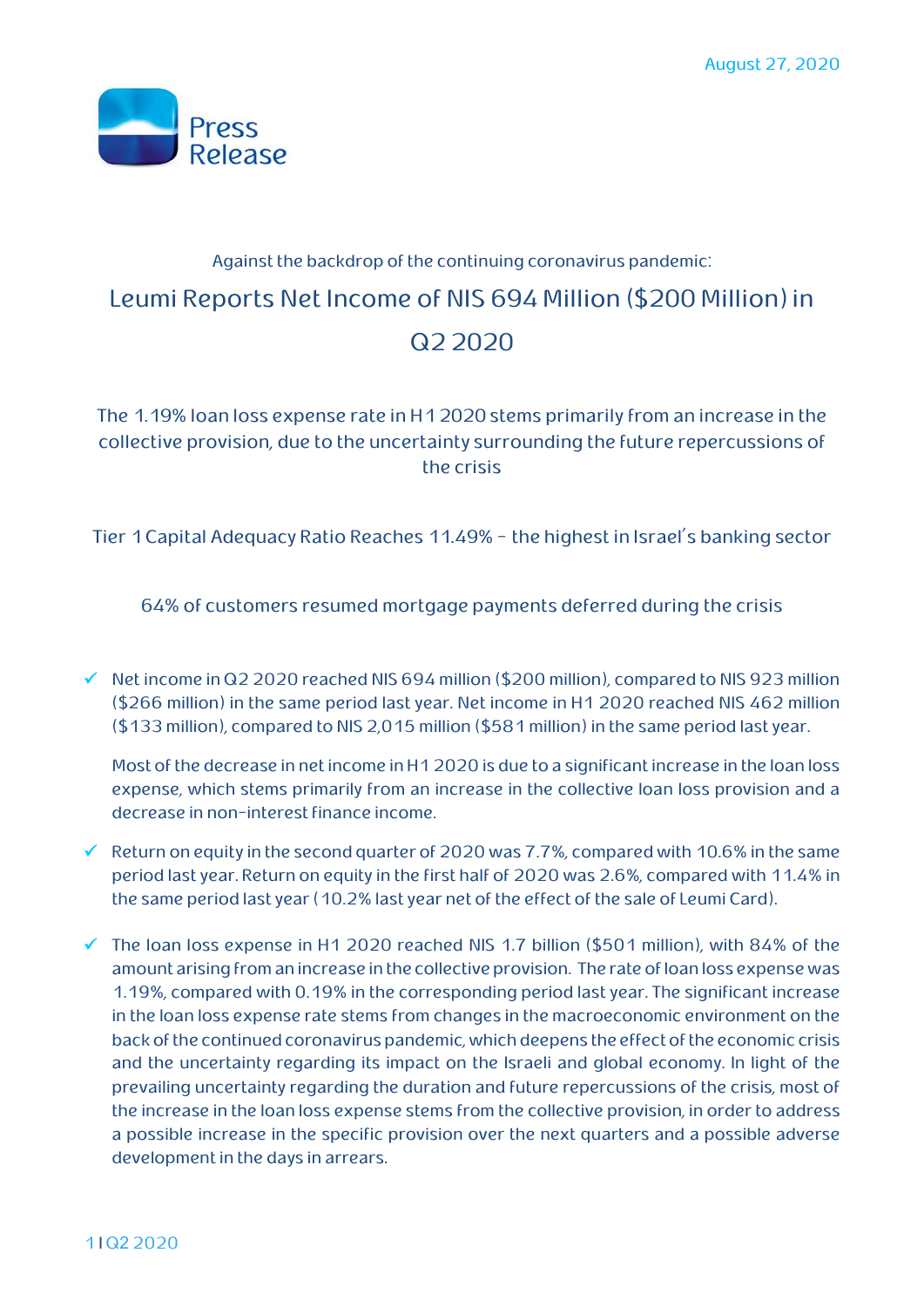

- $\checkmark$  Non-interest finance income in the first half of 2020 totaled NIS 30 million (\$9 million) compared to NIS 998 million (\$288 million) in the corresponding period last year (NIS 684 million last year - \$197 million - net of the effect of the sale of Leumi Card). In the second quarter of 2020, noninterest finance income totaled NIS 690 million (\$199 million), which offset the losses in this item recorded during the first quarter of the year.
- $\checkmark$  Net interest income in the first half of 2020 was down NIS 296 million (\$85 million) compared with the same period last year, a 6.5% decrease, mainly on the back of the negative CPI for the reporting period compared to a positive CPI in the same period last year, and a drop in the interest rates of the Fed and Bank of Israel.
- $\checkmark$  Total operating and other expenses in the first half of 2020 was down NIS 424 million (\$122 million) compared with the same period last year, a 10.9% decrease. The decrease stems mainly from a 18.4% reduction in salaries and related expenses due to provisions for bonuses, in conjunction with the financial results.
- $\checkmark$  Highest Common Equity Tier 1 capital ratio in the Israeli banking sector Common Equity Tier 1 capital ratio as at June 30, 2020 was 11.49%, and the total capital ratio reached 15.71%.
- $\checkmark$  Growth in the loan portfolio the Bank continues to focus its growth efforts on the middlemarket, corporate and mortgage segments.
	- The commercial portfolio increased by 7.4% in the past year; the corporate portfolio increased by 6.4% (including real estate) and the mortgage portfolio increased by 5%.
- $\checkmark$  Growth in deposits by the public deposits by the public were up 11.5% year-on-year. The increase stems mainly from the diversion of funds from capital markets to deposits, and from an increase in deposits by institutional clients.

#### Leumi's customer support during the coronavirus crisis:

- $\checkmark$  Coronavirus Business Fund As of the outbreak of the crisis until shortly before the publication date of the financial report, Leumi approved NIS 4.8 billion (\$1.4 billion) in business loans as part of the state-backed Coronavirus Business Fund.
- $\checkmark$  Mortgage loan deferment from of the outbreak of the crisis and up to June 30, 2020, Leumi deferred NIS 367 million (\$106 million) in current mortgage repayments. Total deferred mortgage loans during the period amounted to NIS 21 billion (\$6 billion).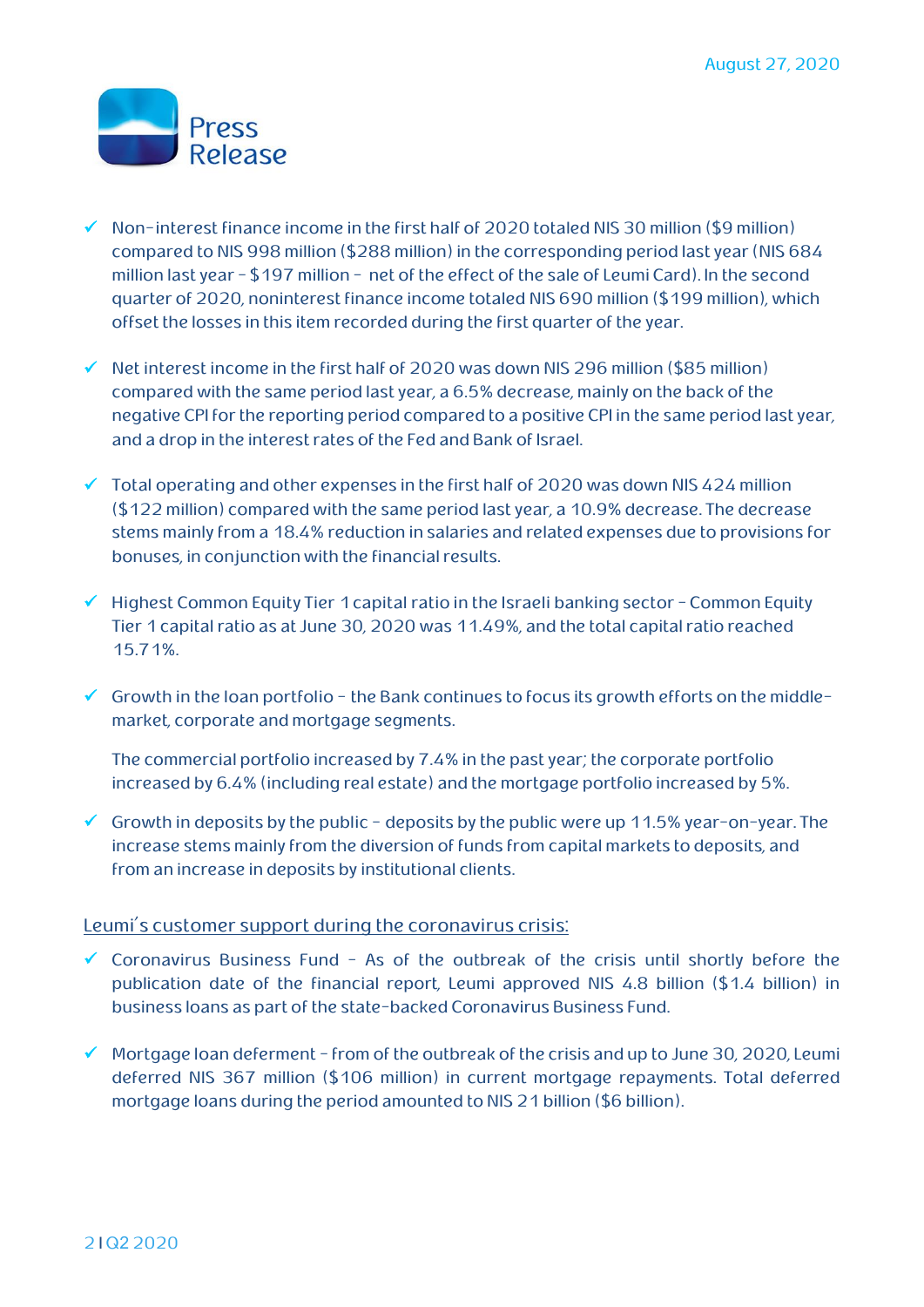

64% of customers resumed mortgage payments which were deferred during the crisis. As of shortly before the financial report publication date, only 10% of mortgage loans are still with the status of deferred.

 $\checkmark$  Increased activity on digital channels - in the first half of 2020 there was a major 45% decrease in the number of customers visiting Leumi branches compared to the same period last year, alongside a significant increase in banking transactions performed over digital channels.

### Development of Balance Sheet Items:

- $\checkmark$  Shareholders' equity as at June 30, 2020 totaled NIS 36.1 billion (\$10.4 billion) compared with NIS 35.8 billion (\$10.3 billion) as at June 30, 2019.
- $\checkmark$  Net credit to the public as at June 30, 2020 totaled NIS 284.4 billion (\$82.1 billion), compared with NIS 277.6 billion (\$80.1 billion) as at June 30, 2019, a 2.4% increase. The increase stems mainly from mortgage, middle-market and corporate loans.
- $\checkmark$  Deposits by the public as at June 30, 2020 totaled NIS 417 billion (\$120 billion), compared with NIS 374 billion (\$108 billion) as at June 30, 2019, an 11.5% increase.
- $\checkmark$  Leverage ratio as at June 30, 2020 was 6.71%, compared to the 6% minimum required by the Bank of Israel.
- $\checkmark$  Liquidity coverage ratio as at June 30, 2020 was 133%, compared to the 100% minimum required by the Bank of Israel.